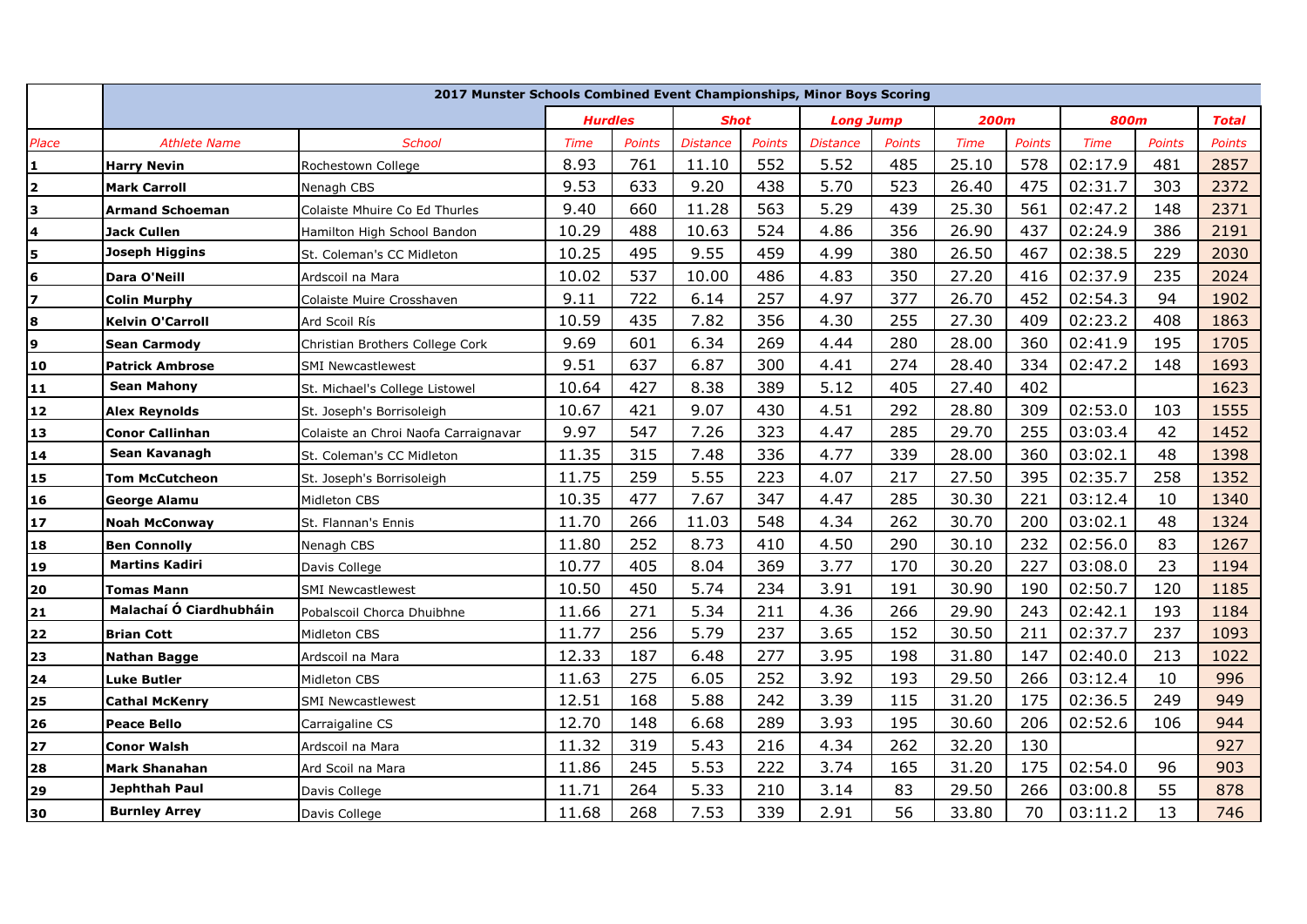| 31        | <b>Billy Cronin</b>    | Carraigaline CS                  | 13.70 | 63 | 5.22 | 204 | 3.41 | 118 | 33.00 | 99 | 02:53.3    | 101        | 585 |
|-----------|------------------------|----------------------------------|-------|----|------|-----|------|-----|-------|----|------------|------------|-----|
| 32        | Séadhna Ó Deasmhúnaigh | Pobalscoil Chorca Dhuibhne       | 13.38 | 80 | 5.69 | 231 | 3.22 | רם  | 33.90 | 67 | 02:54.0    | 96         | 567 |
| 133       | Sean Keane             | St. Michael's College Listowel   | 13.19 | 99 | 7.91 | 361 | 3.05 | 72  |       |    |            |            | 532 |
| 34        | Abdoul Hakeem Oumorou  | Carraigaline CS                  | 14.36 | 26 | 5.22 | 204 | 2.85 | 49  | 33.80 | 70 | 03:03.6    | 41         | 390 |
| 135       | David Ó Catháin        | Pobalscoil Chorca Dhuibhne       | 15.29 |    | 4.31 | 152 | 2.95 | 60  | 35.50 | 25 | 03:15.3    |            | 242 |
| <b>36</b> | Ose Oyon               | <b>St. Coleman's CC Midleton</b> | 15.29 |    | 4.28 | 150 | 2.69 | J J | 37.30 |    | <b>DNS</b> | <b>DNS</b> | 185 |
|           |                        |                                  |       |    |      |     |      |     |       |    |            |            |     |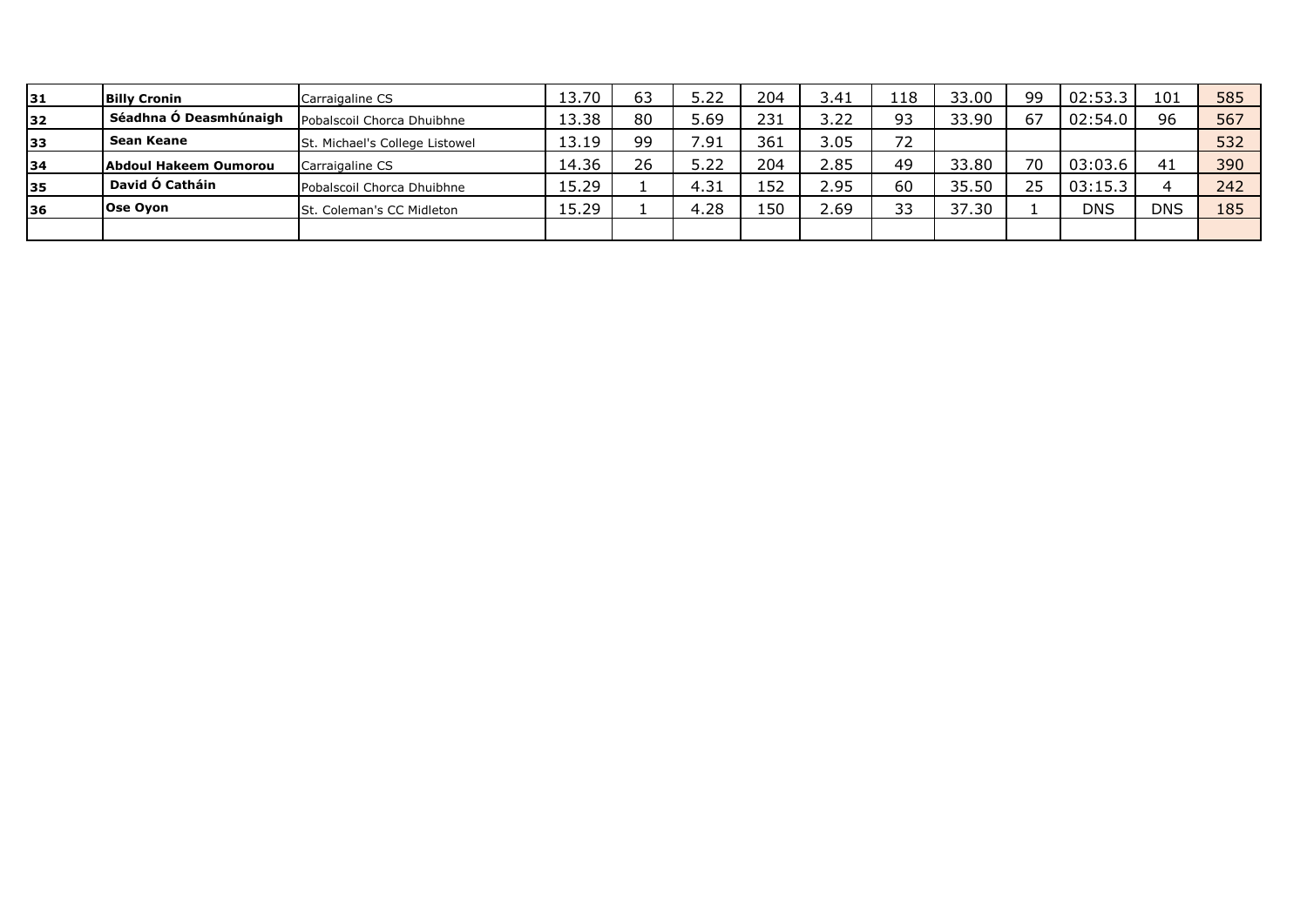|                | 2017 Munster Schools Combined Event Championships, Junior Boys Scoring |                            |       |                |                 |               |                 |                  |             |               |            |               |               |
|----------------|------------------------------------------------------------------------|----------------------------|-------|----------------|-----------------|---------------|-----------------|------------------|-------------|---------------|------------|---------------|---------------|
|                |                                                                        |                            |       | <b>Hurdles</b> |                 | <b>Shot</b>   |                 | <b>Long Jump</b> |             | <b>200m</b>   |            | <b>800m</b>   |               |
| Place          | <b>Athlete Name</b>                                                    | <b>School</b>              | Time  | <b>Points</b>  | <b>Distance</b> | <b>Points</b> | <b>Distance</b> | <b>Points</b>    | <b>Time</b> | <b>Points</b> | Time       | <b>Points</b> | <b>Points</b> |
| 1.             | <b>Caillum Hedderman</b>                                               | John the Baptist CS        | 10.99 | 369            | 8.58            | 401           | 4.82            | 348              | 25.50       | 545           | 02:24.8    | 387           | 2050          |
| $\overline{2}$ | Joseph Cunningham                                                      | Nenagh CBS                 | 10.78 | 403            | 8.06            | 370           | 4.99            | 380              | 25.40       | 553           | 02:31.2    | 308           | 2014          |
| 3              | <b>Sam Dunning</b>                                                     | Colaiste an Chraobhinn     | 10.90 | 384            | 8.24            | 381           | 4.74            | 333              | 26.50       | 467           | 02:31.6    | 304           | 1869          |
| 4              | <b>Michael O'Connor</b>                                                | <b>SMI Newcastlewest</b>   | 11.15 | 345            | 6.43            | 274           | 4.38            | 269              | 27.10       | 423           | 02:25.4    | 380           | 1691          |
| 5              | <b>André Barros</b>                                                    | Nenagh CBS                 | 12.06 | 219            | 6.96            | 305           | 4.66            | 319              | 26.00       | 505           | 02:30.6    | 315           | 1663          |
| 6              | Colm Ó hEartáin                                                        | Pobalscoil Chorca Dhuibhne | 11.77 | 256            | 7.94            | 363           | 4.06            | 215              | 29.00       | 296           | 02:51.9    | 111           | 1241          |
| 7              | <b>Cormac Mann</b>                                                     | <b>SMI Newcastlewest</b>   | 12.09 | 216            | 7.09            | 313           | 4.03            | 211              | 29.60       | 261           | 02:39.2    | 221           | 1222          |
| 8              | Sam Judd                                                               | St. Coleman's CC Midleton  | 11.94 | 234            | 5.05            | 194           | 4.00            | 206              | 26.30       | 482           | <b>DNS</b> | <b>DNS</b>    | 1116          |
| 9              | <b>Sean McGrath</b>                                                    | Carraigaline CS            | 12.40 | 180            | 5.53            | 222           | 4.25            | 247              | 29.50       | 266           | 02:45.5    | 162           | 1077          |
| 10             | <b>Mubarag Awobimpe</b>                                                | St. Coleman's CC Midleton  | 13.32 | 86             | 7.43            | 333           | 4.19            | 237              | 29.90       | 243           | 02:46.8    | 151           | 1050          |
| 11             | Dean Mac Amhlaoibh                                                     | Pobalscoil Chorca Dhuibhne | 11.04 | 362            | 6.05            | 252           | 4.03            | 211              | 31.30       | 171           | 03:04.3    | 38            | 1034          |
| 12             | <b>Adam Morris</b>                                                     | Carraigaline CS            | 12.61 | 157            | 6.58            | 283           | 3.85            | 182              | 31.00       | 185           | 02:48.3    | 139           | 946           |
| 13             | <b>Aaron McLoughlin</b>                                                | Borrisokane CC             | 12.54 | 164            | 8.23            | 380           | 3.38            | 114              | 32.30       | 126           | 03:07.2    | 26            | 810           |
| 14             | <b>Lorchan Murphy</b>                                                  | <b>SMI Newcastlewest</b>   | 12.94 | 124            | 5.64            | 228           | 3.60            | 145              | 32.10       | 134           | 03:04.3    | 38            | 669           |
| 15             | <b>Kevin Adenopo</b>                                                   | St. Coleman's CC Midleton  | 11.68 | 268            |                 |               | 2.92            | 57               | 32.50       | 117           | 02:55.8    | 84            | 526           |
| <b>16</b>      | <b>Mark Sisk</b>                                                       | Carraigaline CS            | 14.41 | 24             |                 |               | 3.33            | 107              |             |               | <b>DNS</b> | <b>DNS</b>    | 131           |
|                |                                                                        |                            |       |                |                 |               |                 |                  |             |               |            |               |               |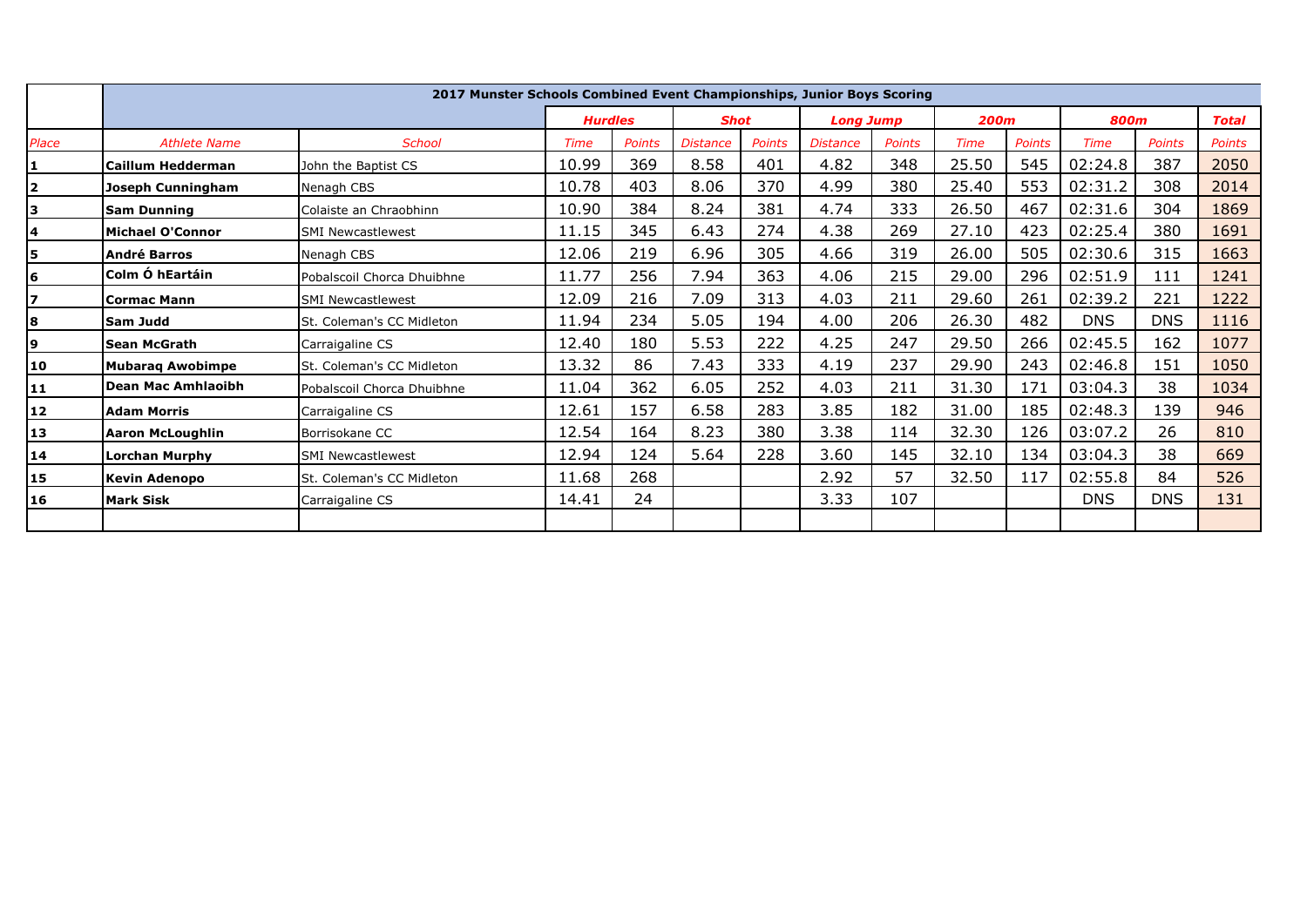|                         | 2017 Munster Schools Combined Event Championships, Intermediate Boys Scoring |                           |                |               |                 |               |                  |               |             |               |             |               |               |
|-------------------------|------------------------------------------------------------------------------|---------------------------|----------------|---------------|-----------------|---------------|------------------|---------------|-------------|---------------|-------------|---------------|---------------|
|                         |                                                                              |                           | <b>Hurdles</b> |               | <b>Shot</b>     |               | <b>Long Jump</b> |               | <b>200m</b> |               | <b>800m</b> |               | <b>Total</b>  |
| Place                   | <b>Athlete Name</b>                                                          | <b>School</b>             | Time           | <b>Points</b> | <b>Distance</b> | <b>Points</b> | <b>Distance</b>  | <b>Points</b> | Time        | <b>Points</b> | Time        | <b>Points</b> | <b>Points</b> |
|                         | <b>Brian Lynch</b>                                                           | Col an Spioraid Naoimh    | 8.95           | 757           | 11.76           | 592           | 6.38             | 670           | 24.30       | 645           | 02:37.3     | 241           | 2905          |
| $\overline{\mathbf{2}}$ | <b>Wymin Sivakumar</b>                                                       | Col an Spioraid Naoimh    | 8.46           | 869           | 7.82            | 356           | 6.17             | 624           | 24.00       | 672           | 02:28.3     | 343           | 2864          |
| 3                       | <b>Cillian Griffen</b>                                                       | Mercy Mount Hawk          | 9.28           | 685           | 11.05           | 549           | 5.92             | 569           | 23.80       | 689           | 02:28.2     | 344           | 2836          |
| 4                       | <b>Darragh Courtney</b>                                                      | Mercy Mount Hawk          | 8.83           | 784           | 9.97            | 484           | 5.21             | 423           | 25.30       | 561           | 02:27.2     | 357           | 2609          |
| 5                       | Joshua Egan                                                                  | St. Munchin's College     | 9.32           | 677           | 8.85            | 417           | 5.59             | 500           | 25.20       | 569           | 02:28.2     | 344           | 2507          |
| 6                       | <b>Aaron Malik</b>                                                           | Mercy Mount Hawk          | 9.52           | 635           | 9.82            | 475           | 5.23             | 427           | 25.40       | 553           | 02:36.9     | 245           | 2335          |
| $\overline{z}$          | <b>Jamie Stone</b>                                                           | Ard Scoil na Mara         | 10.15          | 513           | 9.07            | 430           | 5.65             | 512           | 25.70       | 529           | 02:28.1     | 345           | 2329          |
| 8                       | <b>Tristan Chambers</b>                                                      | St. Brogans               | 9.49           | 642           | 8.11            | 373           | 5.49             | 479           | 25.40       | 553           | 02:37.2     | 242           | 2289          |
| 9                       | <b>Aaron Attlee</b>                                                          | Ard Scoil na Mara         | 10.27          | 491           | 8.56            | 400           | 5.11             | 404           | 25.50       | 545           | 02:38.4     | 230           | 2070          |
| 10                      | <b>Mark Ryan</b>                                                             | Nenagh CBS                | 12.16          | 207           | 8.03            | 368           | 5.16             | 413           | 25.80       | 521           | 02:27.3     | 355           | 1864          |
| 11                      | <b>Dylan Chambers</b>                                                        | St. Brogans               | 11.32          | 319           | 8.16            | 376           | 5.08             | 398           | 25.60       | 537           | 02:46.1     | 157           | 1787          |
| 12                      | <b>Anthony Dunne</b>                                                         | Nenagh CBS                | 11.46          | 299           | 7.65            | 346           | 5.16             | 413           | 27.30       | 409           | <b>DNS</b>  | <b>DNS</b>    | 1467          |
| 13                      | <b>Darragh Buckley</b>                                                       | Davis College             | 10.11          | 520           | 7.74            | 351           |                  |               | 26.00       | 505           | <b>DNS</b>  | <b>DNS</b>    | 1376          |
| 14                      | Jody Sisk                                                                    | Carraigaline CS           | 11.66          | 271           | 6.53            | 280           | 5.09             | 400           | 29.80       | 249           | <b>DNS</b>  | <b>DNS</b>    | 1200          |
| 15                      | <b>William O'Sullivan (Guest)</b>                                            | St. Coleman's CC Midleton | 12.93          | 125           | 6.63            | 286           | 4.05             | 214           | 29.00       | 296           | 02:41.2     | 202           | 1123          |
| <b>16</b>               | <b>Kieran Hand</b>                                                           | Carraigaline CS           |                |               |                 |               | 4.53             | 295           | 27.60       | 388           | 02:41.3     | 201           | 884           |
| 17                      | <b>Ziad Ouro Aougda</b>                                                      | Davis College             | <b>DNF</b>     | <b>DNF</b>    | 8.31            | 385           |                  |               | 26.80       | 445           | <b>DNS</b>  | <b>DNS</b>    | 830           |
| 18                      | <b>Joe Bosonnet</b>                                                          | Carraigaline CS           |                |               |                 |               | 3.65             | 152           | 29.50       | 266           | 02:48.0     | 141           | 559           |
|                         |                                                                              |                           |                |               |                 |               |                  |               |             |               |             |               |               |